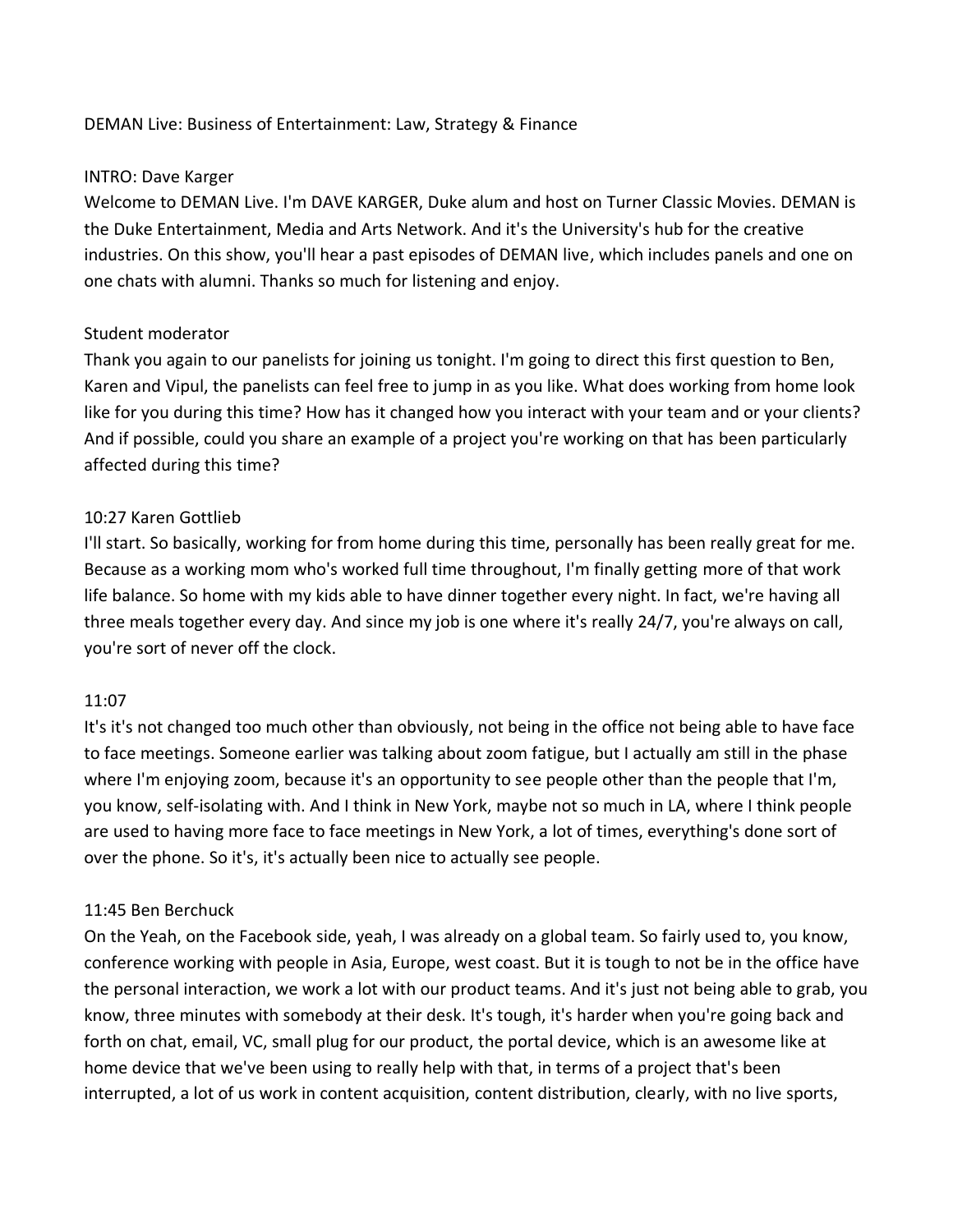there's not as much you can do, we were able to kind of quickly pivot some of our investments in fitness and endurance sports, to a lot of at home workout, lifestyle training content, you know, as everybody stuck at home. So that's been that's been probably the biggest impact for me personally, is clearly when there's no live sports, what do you do, and you try to serve people with content that's relevant to them, and that can keep them healthy and happy and fit.

## 12:54

So we've really shifted from the pro sports angle to more of the trainers and creators and fitness influencers that are out there, which Lori at YouTube has a ton of that stuff as well, Amazon, everybody's kind of in the same boat. But it's been fun to dive into that space outside of the realm of pro sports.

# 13:14 Vipul Sharma

And just to add to kind of one thing that Ben pointed out, I think the this working from home situation has really highlighted for probably most people, just how important communication is and really clear and concise communication, especially internally. So in terms, you know, not being able to have that face to face is really, I think, shining a light on the different ways in which people choose to communicate.

And so really being able to adjust to those varying styles and, and kind of understanding how everyone as an individual communicate, that's something that this current situation is really, you know, brought home for me. I'm having overseen digital distribution at Discovery. For us being at basically the last step of the funnel, what's really been affected are some of the projects we're working on that pertain to current or on-air programming. So like many other 24/7, linear channels, or television networks, you know, our programmers have had to adjust shows that they program, you know, our premiere dates and programming guides based on the content that we have available because all of a sudden with production on new series stopped, we have to make what we have in the can last a lot longer if nothing else, given the extent to which you know, this could continue with uncertainty into the future. So for me, what that means is a lot of my third party distribution partners, I have to be able to kind of explain all of these changes to them, especially if it means that content we would have thought would be available all of a sudden needs to get pulled back or is going to get delayed.

# 15:00 Student moderator

Thank you so much. That was really great advice and good to know what changes are happening in the industry right now. It's clear that the Coronavirus has been impacting a lot of how we do business and how, you know, the entertainment world is really trying to work with everything.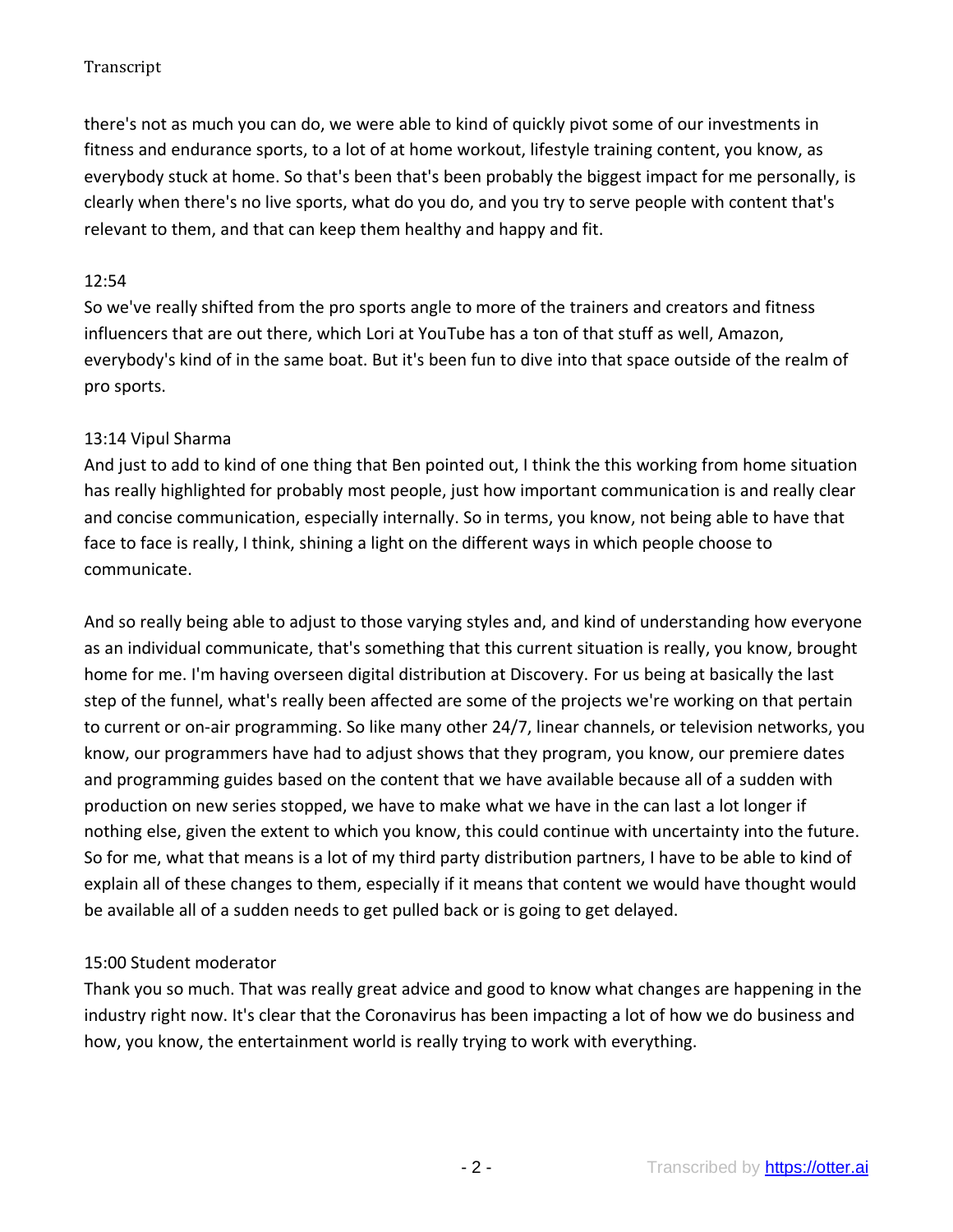So this kind of segues into my next question. So what advice do you have for students or alums, hoping to break into the industry during this time? How can they set themselves apart as candidates either for internships, full time roles, personally, for law school applicants, any of those things? And this question is directed at Craig and Kristen? Craig, if you could go first.

# 15:41 Craig Kurland

It's an interesting question, too, because right now, right, it's, uh, you know, it's definitely a different time than we're used to. And it's a challenging time. I mean, as, as a general thing, I've always said to people on this one, to me, the number one thing that you're going to need to break into this industry, because it tends to be difficult, is his passion and perseverance, right?

Because that always is what comes through, you know, if you have a real desire to do it, you know, that will come through when you talk to people about it, and you know, the perseverance, because you're going to have to kind of knock down a lot of doors and just be at the right place at the right time. Because this industry doesn't seem to have a normal cadence, right? Of it's not like, every year, you get a new class of people who come in, like, you would just get a, you know, in law firm at a company, it has to do with when when the needs arise. So you kind of have to be there.

The challenge I'm referring to is, it's really about networking, right? The best way to get into the entertainment industry is through networking. And, you know, networking is challenged now, right, it's, you can't go do the informational meeting, stop by somebody's office, meet them for coffee, right, all the all the things that you would do to network. So, you know, in the short term, that may be challenging, but you're going to have to just find sort of new ways to do it. And, and things like that. And to the extent there are, the best thing also always to do is take as many classes right, and whether they be actual classes, adjunct classes, anything where you can learn the subject matter and meet people who are involved with the subject matter is, is a great thing to do. So for like law students, or young lawyers, any of that MCLE stuff you have to do in your state of continuing legal education. If you can find ways to do it around entertainment, you're going to meet people who are in the business. And also you're going to become more knowledgeable about the different areas of, you know, of entertainment.

# 17:40 Student moderator Great, thanks.

# 17:41 Kristen Baldwin

This is Kristin. So to sort of add on to what Craig said, I may not have said it in my introduction, but I am a lawyer. And that is often what we mean when we say business affairs. So my experience is more particular lawyers, the good and the bad is there really isn't a roadmap for getting jobs and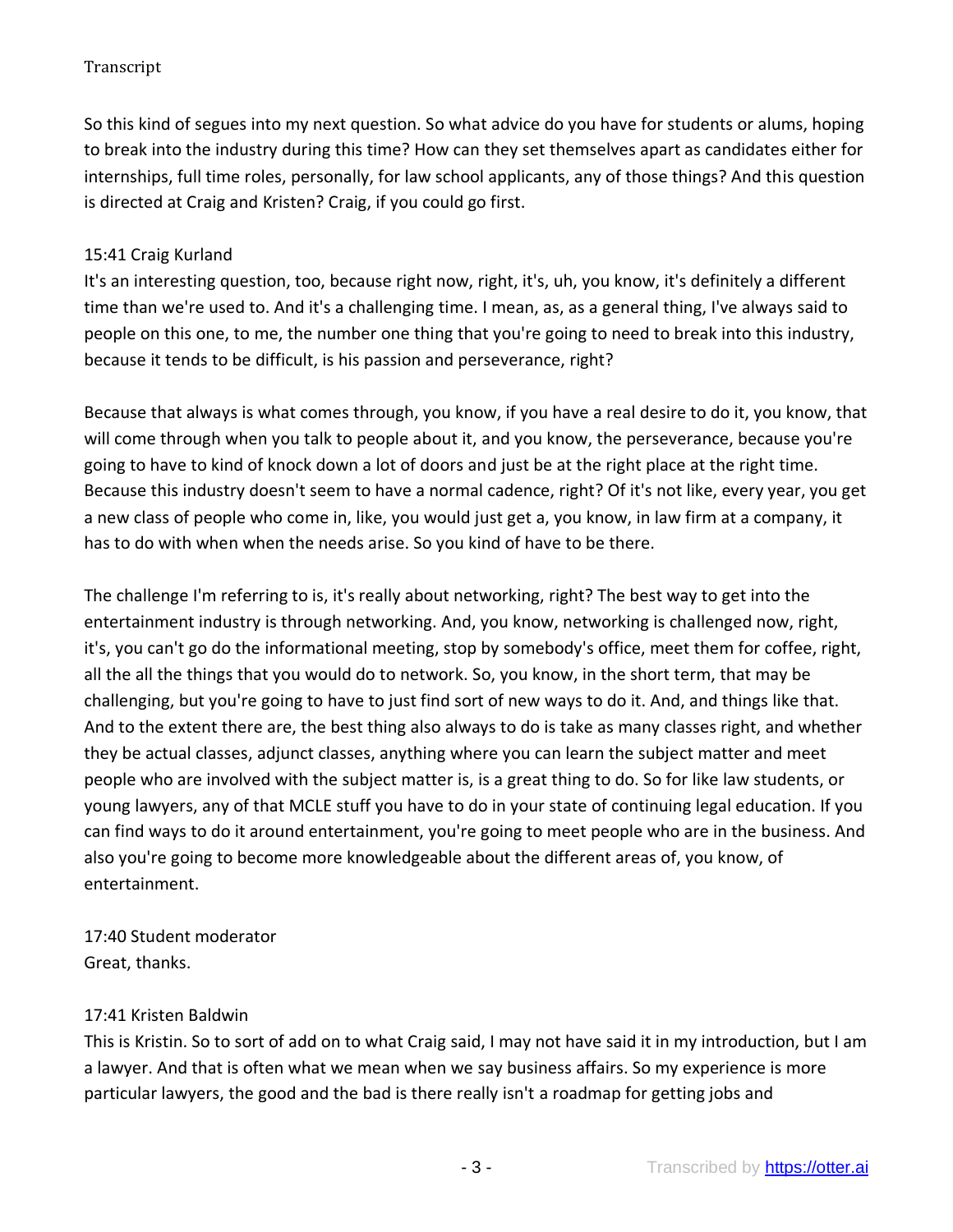entertainment as a lawyer. So you know, when I went to law school, I didn't take any entertainment classes. I was a litigator in San Francisco, before I moved to Los Angeles, I did nothing related to entertainment as a background. And that's okay. It's I think, as Craig said, it becomes really a relationship and networking exercise.

And the good news is everybody on this call, has an advantage already by being a member of this group, which did not exist when I moved to Los Angeles in 2005. And hit up everybody I could find that was a Duke alum, everybody I could find that was a UVA law alum, everybody I could find had worked at Latham and Watkins anywhere, which had been my law firm. So I think you have to, you have to work on the relationships, which is an extension of the networking. And I get a lot of requests for phone calls with people which, which I appreciate. And right now, it's all we can do. But if you can get yourself to Los Angeles, I will treat anybody to a free coffee at Netflix. So I find that's another great way to spend 15 minutes making a human connection with somebody you get to see great lobbies. It's so fun to walk onto the lots of all of these places. And most people will find time to run downstairs and have a coffee with you in person. So if you can get yourself to New York or Los Angeles, I think you have an advantage already being a part of this group.

# 19:25 Student moderator

Great, thank you so much, Craig and Kristin. That's really helpful to hear. And similarly, o ur next question is for Kelsey, Vipul and Jennifer. And that is, looking back at your career, what is one piece of advice you wish you could give yourself earlier?

# 19:45 Jennifer Baltimore

I'll start, that's fine. Being a lawyer, as I have, you know, progressed in my career, I realized that a business understanding is really critical to being even more effective and advising on legal issues. And so early, I wish, the advice I would give myself early in my career is to increase my understanding of business and you know, understanding of P&L's and just all of those things that factor into the deal making. And I, you know, I just think that it makes for a better lawyer as you're advising business leaders.

# 20:40 Vipul Sharma

I suppose I can go next. So this is particularly timely given that, you know, my first job out of Duke was for one of Jennifer's good friends in the music industry. If I could go back, I would tell myself while I was at Duke, to not feel pigeonholed or constrained by what a typical Duke student might be expected to pursue career wise.

And I say that because as an economics and computer science major, especially back in the early, and this really continued, I would say, through the 2000s. A lot of people, if you are an econ major Duke,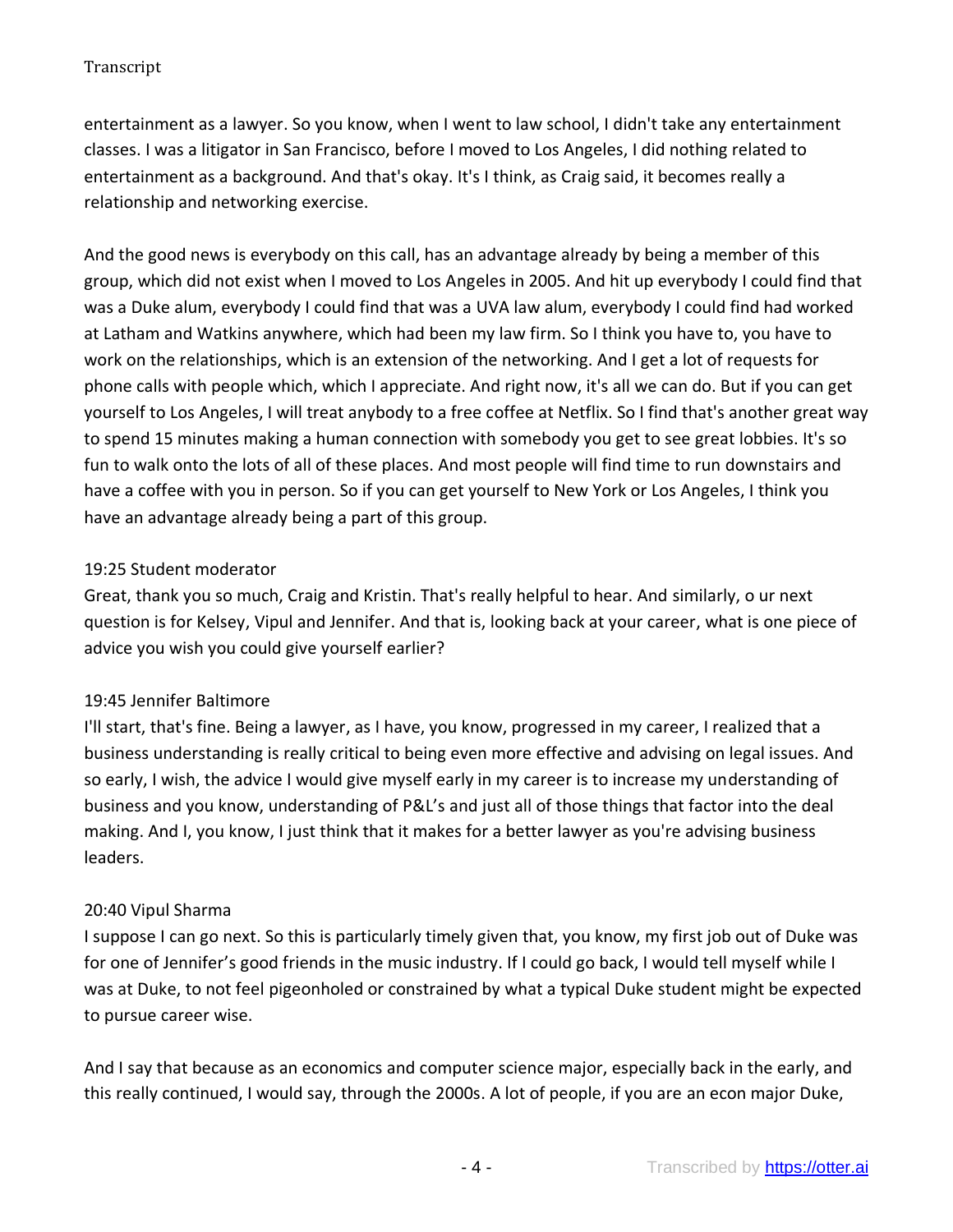you know, the expectation was, you'll go to Wall Street in some form, or to a consulting firm. Personally, I was just really fortunate to have an older brother who had graduated from Duke four years earlier and said, Look, there's a whole wide world of opportunity out there that beyond the world of finance, and that's really what opened my eyes to all of these possibilities. And I was just really fortunate, as Craig mentioned, you know, timing wise that an opportunity to join a record label came along. And now almost 20 years later, you know, I feel really fortunate and grateful to be able to say that I still work in this industry.

21:51 Student moderator And finally, Kelsey. Sure.

#### 21:54 Kelsey Wang

I totally agree with Jennifer. And the poor said, I think, for me, personally, I worked in media investing before Hello, sunshine. And what it really taught me was to have an educated opinion about stuff about the industry as a whole, and be able to talk to people about it. And, you know, really be able to kind of discuss intelligently what you think kind of the headwinds are in the industry and what you think the trends are, I think networking is one of the most important things and having an opinion, people respect you a little bit more…to add to the discussion, yeah.

## 22:34 Student moderator

Great, thank you. And now turning to maybe more specific piece of advice that's very relevant right now. I'll direct this next question to Lori and we'd love to hear Jennifer and Jonas speak to as well after that. How can students and alumni find a balance between staying in touch with alumni about career opportunities during you know, this very difficult time. And then also about understanding and respecting that people may be facing difficult challenges that have nothing to do with that cold email that you just sent.

# 23:06 Lori Conkling

So I think it's really important to understand that people are trying to figure out what a work life balance looks like, in this new world that we're living in. And so, you know, send your email during work hours when someone is likely to be in front of their computer. Because some things that come in, you know, after hours or on weekends may get lost, you know, in the other emails people are catching up on, I think it's also really, really helpful if when you send an email or do your outreach, you're very specific about what you're looking for, is it you know, advice on securing a job in this new situation we find ourselves in, is it that you're trying to get a better understanding of a particular company or a particular, you know, role, and being specific allows me to help you.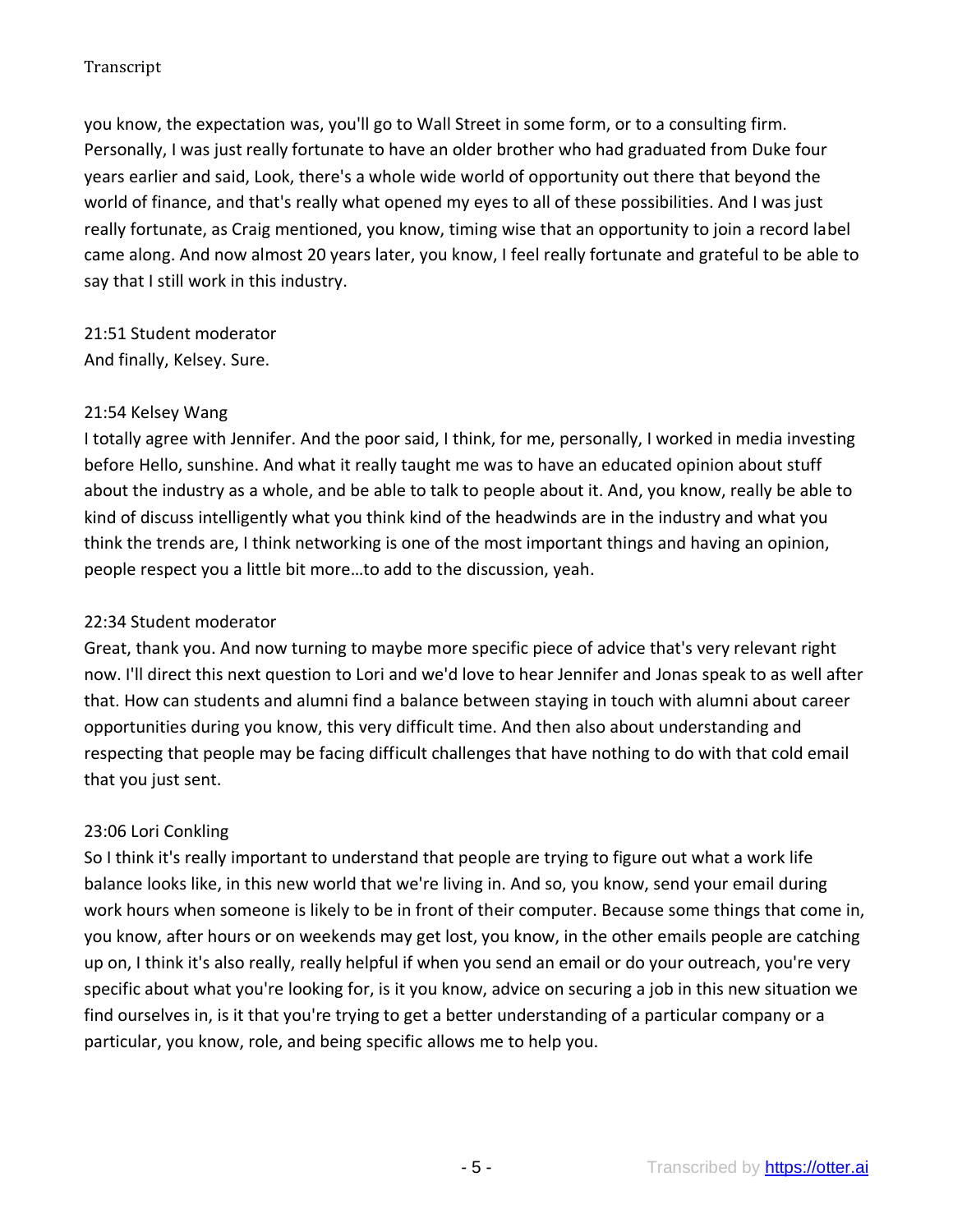And it may be that what you're interested in isn't actually what I do, but you came to me because of the due connection, but I can figure out who you should speak to, if I know exactly what you're interested in. So I would say, you know, set, do your outreach during, you know, work hours, and also be very specific, and then just have a little patience. And it may not be that someone gets back to you that day. But they, you know, hopefully we'll get back to you. And and I would say if you don't hear from them in like three days, then it's okay to just say, you know, again, appreciate any time you can contribute to this discussion, but if you send two emails and you don't hear from them, they're probably not going to be in a position at that time to help you so I would say continue on with your network.

# 25:04 Jennifer Baltimore

Lori, I think that was great advice. I was going to mention, I think being specific helps me to help someone else. Right when I don't have to think because I think I'm already overwhelmed with having to think about things. And, you know, to have another Ask that I have to figure out, it's just complicated. For me right now. I mean, it has a really difficult time, because the work pace has not changed. There are just it's, you know, frequent zooms throughout the day, coupled with the fact that I now don't have support, can you go fax this, you know, can you send the signed agreement, they're like, I have to take the calls, do you know, do all these meetings plus do these other more administrative tasks that I didn't have to do before, so it just has made my day longer.

And so if I am not as responsive, it's not because I don't want to be helpful. It's just that I'm still trying to manage the additional responsibilities that I have now working from home. And so I do appreciate, when people follow up with me, I'm not bothered by it. I think, you know, if you if there's someone who you're interested in talking with, if you should come across something, you know, you've read an article that you think may be of interest, sharing that article, again, also just sending people updates about where you are in your own search, you know, and just kind of letting people know, this is what I've done. This is who I've met, this is who I'm interested in meeting, you know, do you happen to know any of these people? Do you have any insight on these people any insight on these businesses, but I may be that person who doesn't respond the first two times I want to, but I'm still just managing life. And so it is, I'm not bothered. And I appreciate when people continue to just follow up, because I will get around to it.

# 27:14 Jonas Blank

Yeah, and like, I don't have a whole lot to add to the great advice you've already heard, I think I would just only note that part of being prepared for that outreach is really to do your homework, you know, like, try as best as you can to actually know what the job is that the person you're reaching out to does. Now, it may not always be apparent, from looking at LinkedIn, or whatever. But it's surprising that with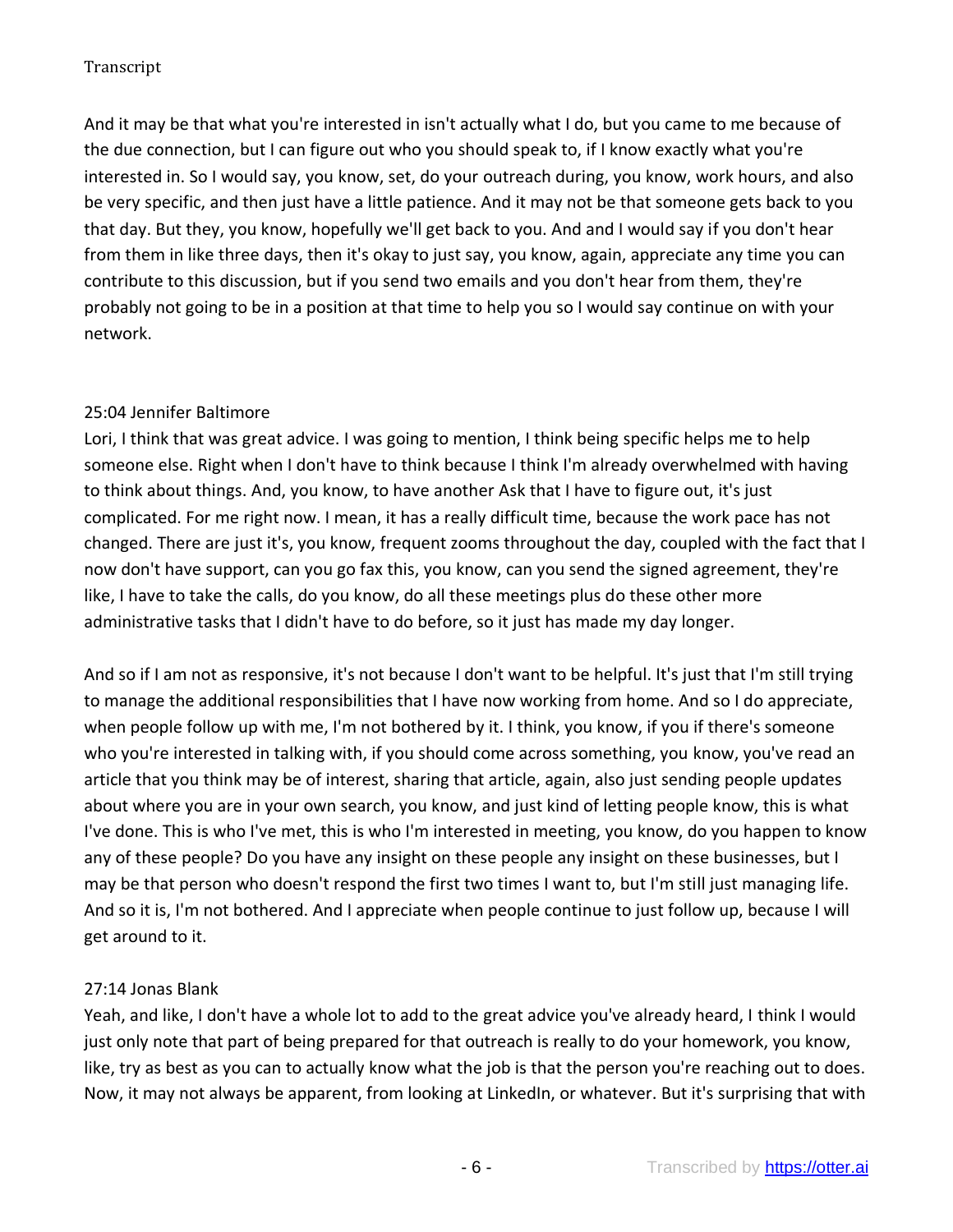a little bit of Google searching, you can find out a good bit about what someone's role is and what they do. And that will lead you both to reach out to better people, you know, who can help you more and are more aligned with your interests, but it'll also help you you know, not use up the time of people who are gonna look at your email and go, you know, okay, like, I do content distribution, like, why are you asking me about like, XYZ thing about film production, like I can't help you.

Or, frankly, if you even if your outreach is just, I see that, you know, person X, and I have less connection with them, would you be willing to introduce me to them? That's even I think, better preparation than just, you know, purely like I see went to do and this company name is on your, on your LinkedIn page, can you help me out? But you know, the other thing is, I think the word respectful was used at the beginning of the question. And I think that's really the key, right? Like, everyone is in a very different place. Some people right now, if you're me, you're learning what taking care of a two year old all day is like, if you're other people, you actually might have more time to give, depending on your circumstances, just because if you're, you know, if you're isolated and quarantined by yourself, you know, you may be spending basically all of your social time on Zoom. So you just really never know what circumstance someone's in. And you just have to be respectful of whatever it is, and, you know, don't take sort of a non-response or a no, personally, you know, it's not personal. We're all here, being on panels like this, so we can help. But, you know, if we're unable to, we're not able to, and, and someone else, hopefully will step up.

# 29:26 Student moderator

Thank you guys. That was really great advice. I think, you know, being specific in an email is a very important skill for us to have. And it's great that we're able to impart that knowledge and everyone on this call, and I'm glad to hear more advice from you guys in the future. And so this next question is going to be directed at Karen and Ben. So you've both done a variety of different roles, and you've been in a variety of different companies for the past part of your career. So we're just curious to know like, as you've navigated these roles and been in your industry, what drew you ultimately to pursue this direction that you that you did right now? How does it compare to working in other roles in your company / industries? And Karen, if you could go first?

# 30:14 Karen Gottlieb

Sure, um, well, I've been at my present firm for so long, it's hard to think back. But I do, I do know, I was always trying to figure out from when I was at Duke, you know, what I wanted to do, after Duke. And I really looked at my undergraduate time as like a rare opportunity to try different things that I would never have the chance to try again. So I always knew I wanted to do something in media. slash the arts, I was always interested in writing. So you know, I wrote for the Chronicle, I was a public policy major, because there was a media internship aspect to it. So I spent the summer working on The Larry King show at CNN in DC. And I was just trying out different, you know, without maybe, maybe print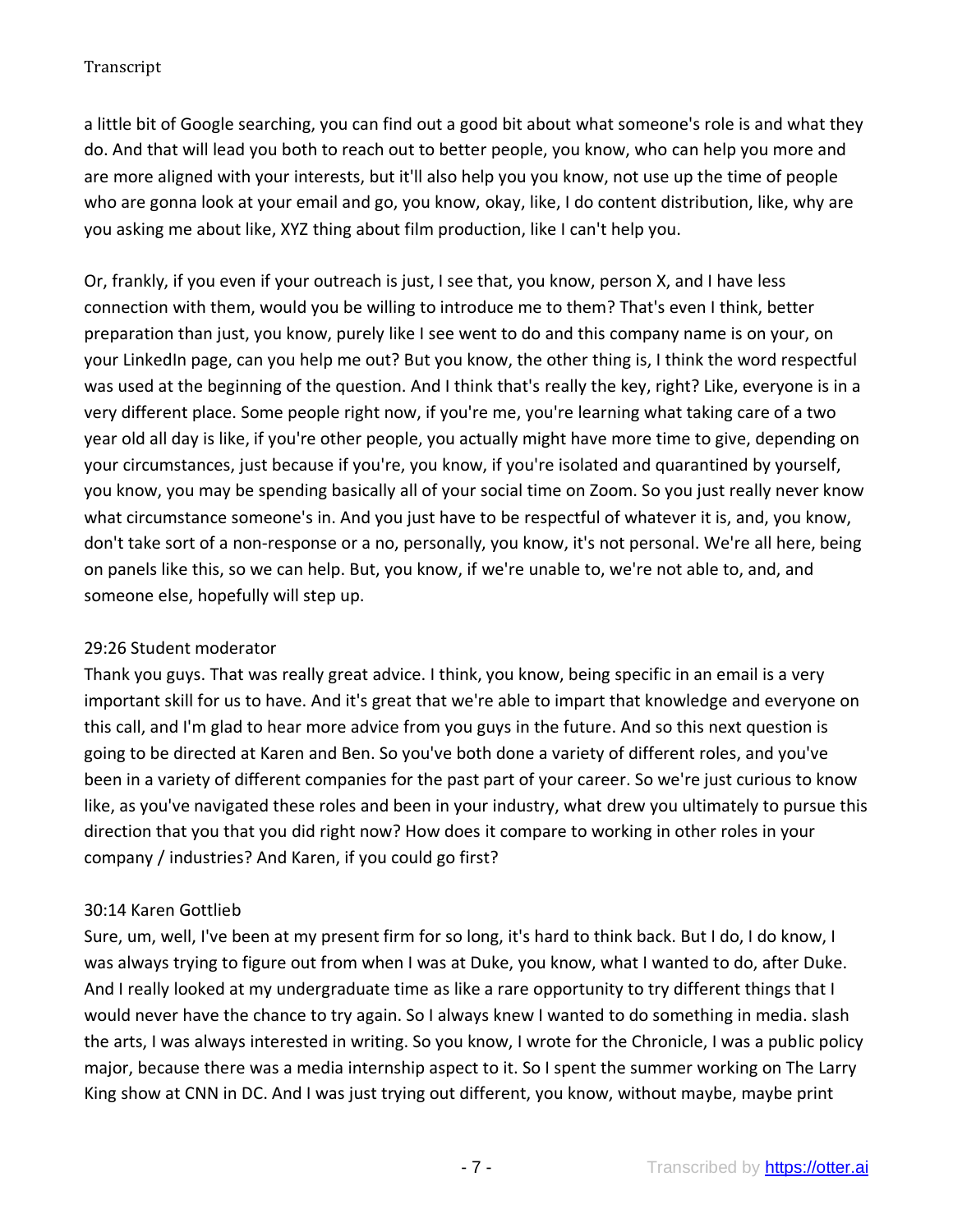media, wasn't it? So maybe broadcast media was it and then, after that internship, I thought, you know, maybe I should take the same skills that I apply to writing and that I like for journalism and think about law school. When I was in law school, I worked in-house at what was then capital cities / ABC, and is now Disney / ABC.

And Lincoln Center, and I worked in house, they're in their labor relations group. And I got to see what that was like. And then when I graduated law school, I specifically look to be a summer associate prior to graduation, and then to go back after graduation to a firm that had an entertainment and media practice, which in New York is pretty small group. And I knew I wanted to I was originally from New York, I loved living in Durham, and I love to but I knew I wanted to go back to New York, probably would have been maybe a little bit easier if I had gone to LA, where there are a bit more opportunities. But, but it worked out, you know, I've worked at a great firm, I had a great mentor there. And then came to my current firm. And I just, I would just say, just always be thinking about what is it that you enjoy about what it is that you're experiencing? And what what aspects of it? Do you maybe think you could be a better fit elsewhere? If it's not, you know, your dream job? What are your skills that you enjoy using that you're good at? And just keep trying to find the right situation for you, I feel very, very fortunate to be in the situation that I'm in.

#### 32:55 Ben Berchuck

Yeah, that's great advice. You know, my career path was actually it's funny, it was really cast. When I graduated from Duke, I took the business of sports class in the market to management program, the first iteration of it, and the professor's a guy named Gary Stevenson kind of a legend in the sports media business. He's currently the Deputy Commissioner of Major League Soccer. But he was in Raleigh at the time consulting, and he was teaching. And he had lined up about a dozen internships in the sports business for his students, which is was incredible. And I went to him and said, You know, I'm really interested in this and thought, I'd like to, you know, go work for the NFL, or one of the teams or, you know, one of the kind of traditional leagues that he had lined up and he said, you know, you seem really interested in the media side of the business, I think you should take the Comcast internship, and I was sort of like, Comcast, like, Who wants to go work for the cable company? You know, why? Why would I want to do that? And he said, You know, I think they're going to be an important player in the industry the next decade, and you'll get to touch a lot of different things see a lot of different things. I trusted him and kind of he was a good mentor to me.

And so I took that advice and ended up at Comcast and sort of loved it and fell in love with sort of the distribution content side of the business more so than the live events, team league business. And, you know, I was a consultant after that negotiating content deals, representing leagues teams, doing their rights deals with the networks. And what really attracted me to Facebook, I always thought my next move might be at a network, you know, ESPN, NBC Sports, something like that. But just the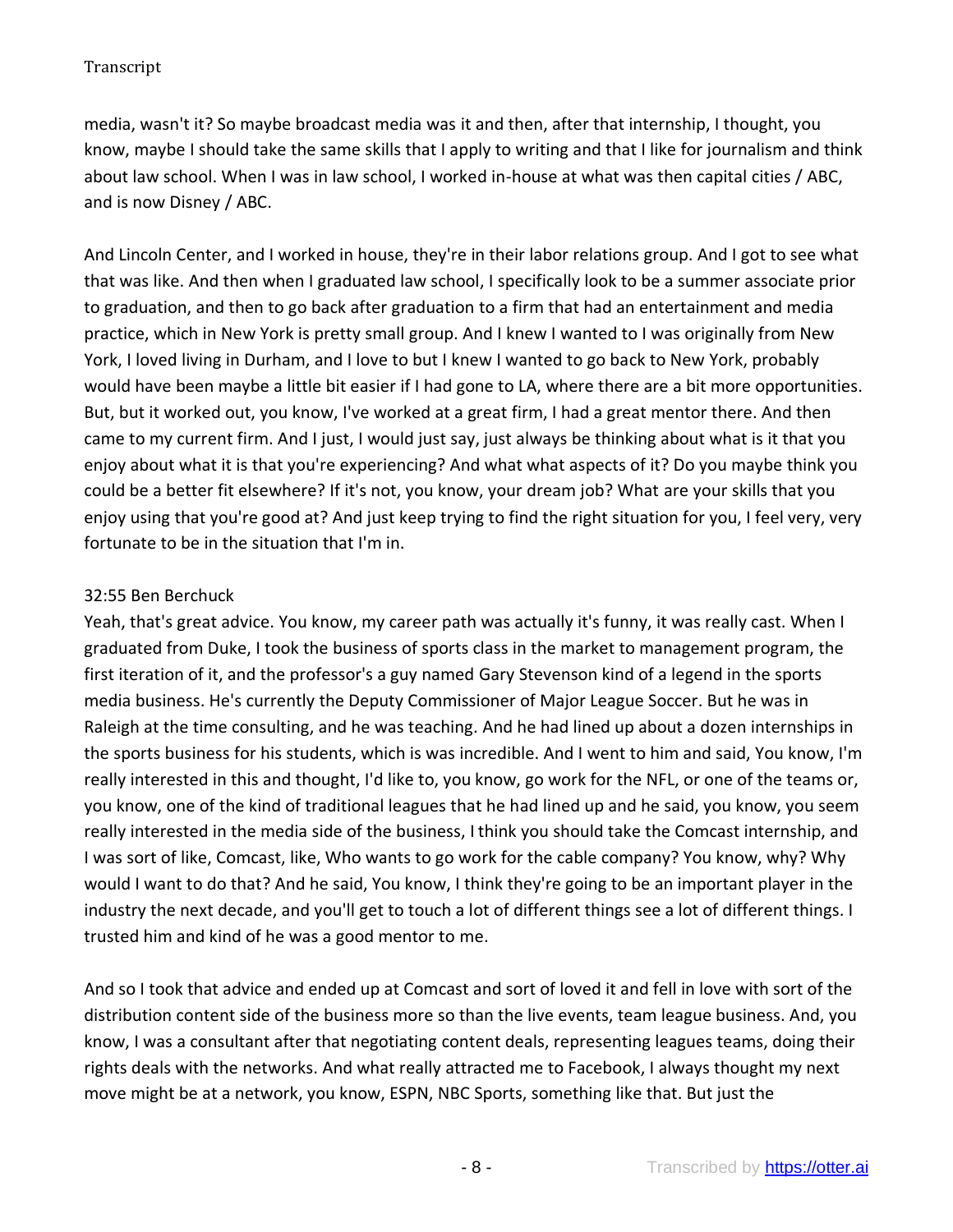opportunity to kind of almost have a mid-career reset, you know, Facebook, Netflix, all these places that a lot of us work YouTube, Google like they that didn't exist when we were coming out of school. So there's more opportunities than ever before to get into the the content side of the business, the distribution side of the business. And frankly, I almost feel like I'm getting paid to go to work and see the insides of social media and digital and tech and how all this stuff works.

So, clearly, you know, we are not a sports company. And that's that's sort of been the most interesting thing in my first you know, 18 months at the company. You know, we don't operate like an ESPN, you know I yet they do rights deals that are 5, 10, 15, 20 years long in some cases, whereas it at Facebook, it's really that tech ethos of testing, learn, make mistakes, break things, pivot every six months till you find something that works. That really clashes with the traditional kind of sports rights and overall content industry. And so it's really fun being on that side, and trying to do new things. But it's also difficult, because you can't always get the things and the partnerships done, because you're at at odds with how leagues teams rightholders, run their business. So that that's been my path. I've always been on the content side, the distribution side, which is a lot of fun. I feel like you know, the team lead business is tough. I see Derek down there in the corner. You know, if you're, if you're working for a team, that's LeBron, that's awesome. But if you're at the arena, you know, 40-80 days, a year, that can be a grind, particularly as you get older and have a family, you have to really love that side, if that's what you want to do.

# 36:15 Student moderator

Thank you so much, Karen. And Ben, it sounds like you both had really impactful experiences during your time at Duke that led you to where you are now. And I'm sure a lot of us on this call are really glad to hear that. So along the similar vein, our next question is for Derek and Kelsey. And that question is what are some ways you applied your Duke experience in and out of the classroom to your current job, as well as what opportunities do you suggest students take advantage of while still at Duke now remotely or on campus?

# 36:51 Derek Rhodes

Um, so yeah, I think this this is an interesting question that I appreciate. And I think my answer normally surprises people. So for me on campus, I was a student manager for the men's basketball team. And so I obviously was up close and personal with basketball every single day. And so did not come to Duke to be an athlete, but had the same schedule as the star basketball player. And when I think about the work that I do now, I obviously learned a tremendous amount from Coach K every day.

But it's really, that someone said earlier, you forget, often like this is a business, we, you know, the it's fun. It's live entertainment. Sure. But you know, I got to the Heat after Lebron James. So our business strategy was bigger this out quickly, right, like things we didn't have to worry about previously, like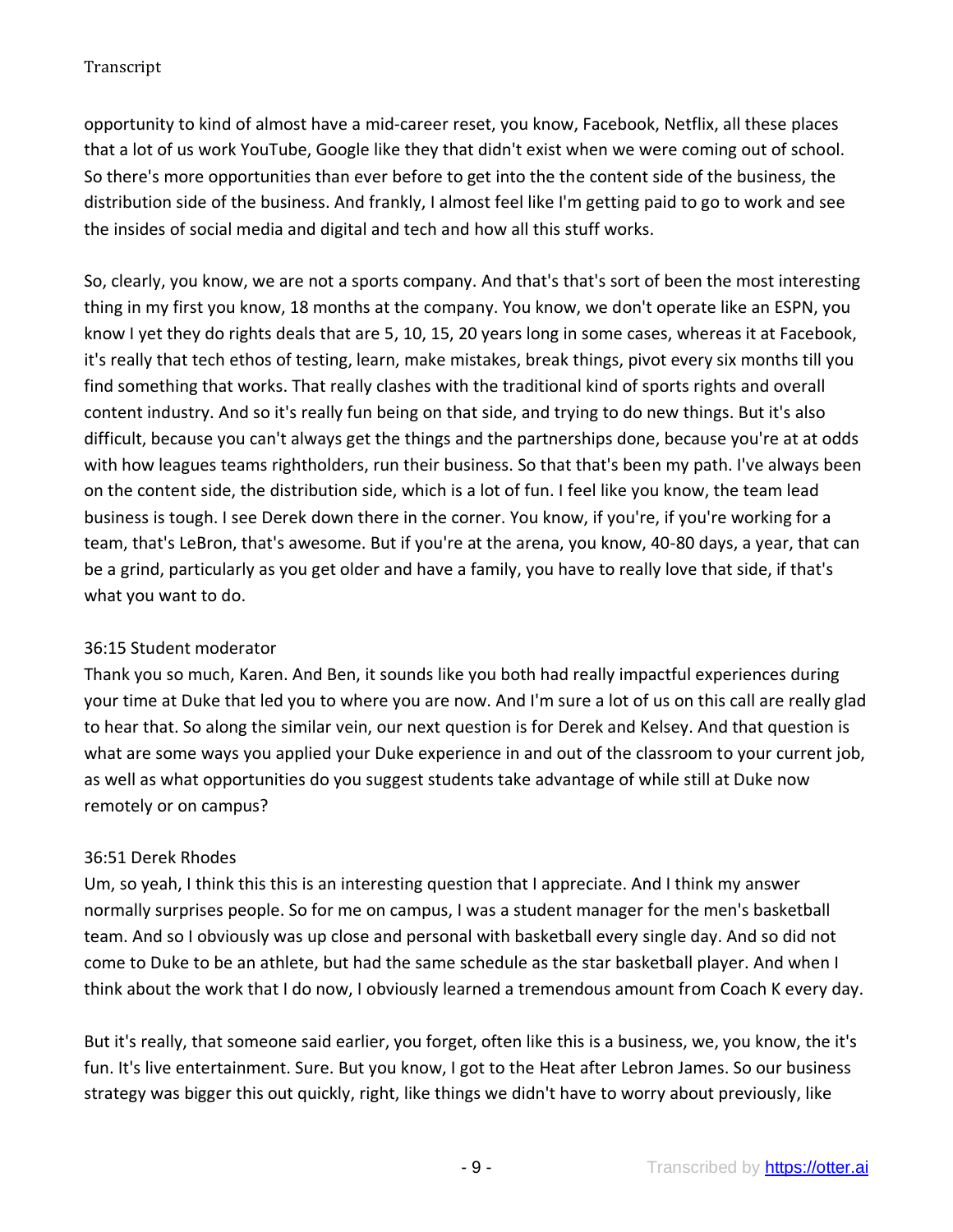retail, merchandise revenue, right, was now a sudden priority for us. And so I think the biggest thing that I often recommend to people is like, again, learn the business side of it and find the activities that I think allow you to align different perspectives to really push an agenda, to rally support for a cause.

And for me, one of the things I was also involved in on campus was student government. And I think a lot of the skills that I apply in my role today are a result of the things I learned being in student and student government. You know, I have to constantly talk to my counterparts at other teams and try to rally a cause when we each have our individual buckets of, you know, business concerns, but there's something specific that we think the league should be addressing. And so I often reflect on, you know, doing that on campus for issues that students were concerned about. So, you know, I also would say, Well, you know, while probably in this remote situation, you know, someone also I think Kristen, recommended earlier, like, if you can just get to Miami and get there on a game day, you know, we're in the building, send an email that morning, let's grab a coffee, you're a Duke student interested in learning more, you're a Duke alum, that was really helped me grow in the sports business, and popping up in cities and trying to meet with different people in the sports world. And just getting that 15 minutes of their time. So I think, you know, that's one good strategy and also just research, research, research. You know, particularly for working in the NBA, you know, we're kind of all over the place. And again, if I if I can't help you, or if it's not something you're specific that you're interested in that I do specifically, I may be able to point you in the right direction, but only if you can develop those like research skills, those writing skills, the getting to the point, getting there succinctly. I think all of those any activity that builds those things in are really helpful to me today.

# 40:04 Kelsey Wang

Yeah, I mean, I think Derek said mostly everything I was gonna say, um, I think I totally agree with research I was lucky enough to be in Duke Venture Forward at Duke. I think that's called something else now Duke Business Society or something. And then I was also I did Duke in LA as an undergrad, which was really nice, because it was basically a semester where I could go to LA and just research and explore and meet people and talk about it. I think that's a huge part, like, you really have to just like, keep learning, I think that's what I learned at Duke. And like, you have to understand that film finance, if anyone's interested in it is very different from normal finance, like a green light model, ultimates. These are not things that other industries generally use. So like, make sure you really understand it, and even try doing some of it, technically, try learning by yourself, like a lot of this stuff after banking because I went to industrials, banking, like you just learn yourself. And you really, you got to buckle down and have the initiative and what Craig was saying earlier, too, I also took a class at UCLA Extension, when I first got into entertainment, they have a great thumb finance class that you can just take at night. So just like keep learning, keep going. I think those are kind of the biggest things and just like, really be strong technically, for finance, because then you can build your reputation. And I think that's about it. Do your research.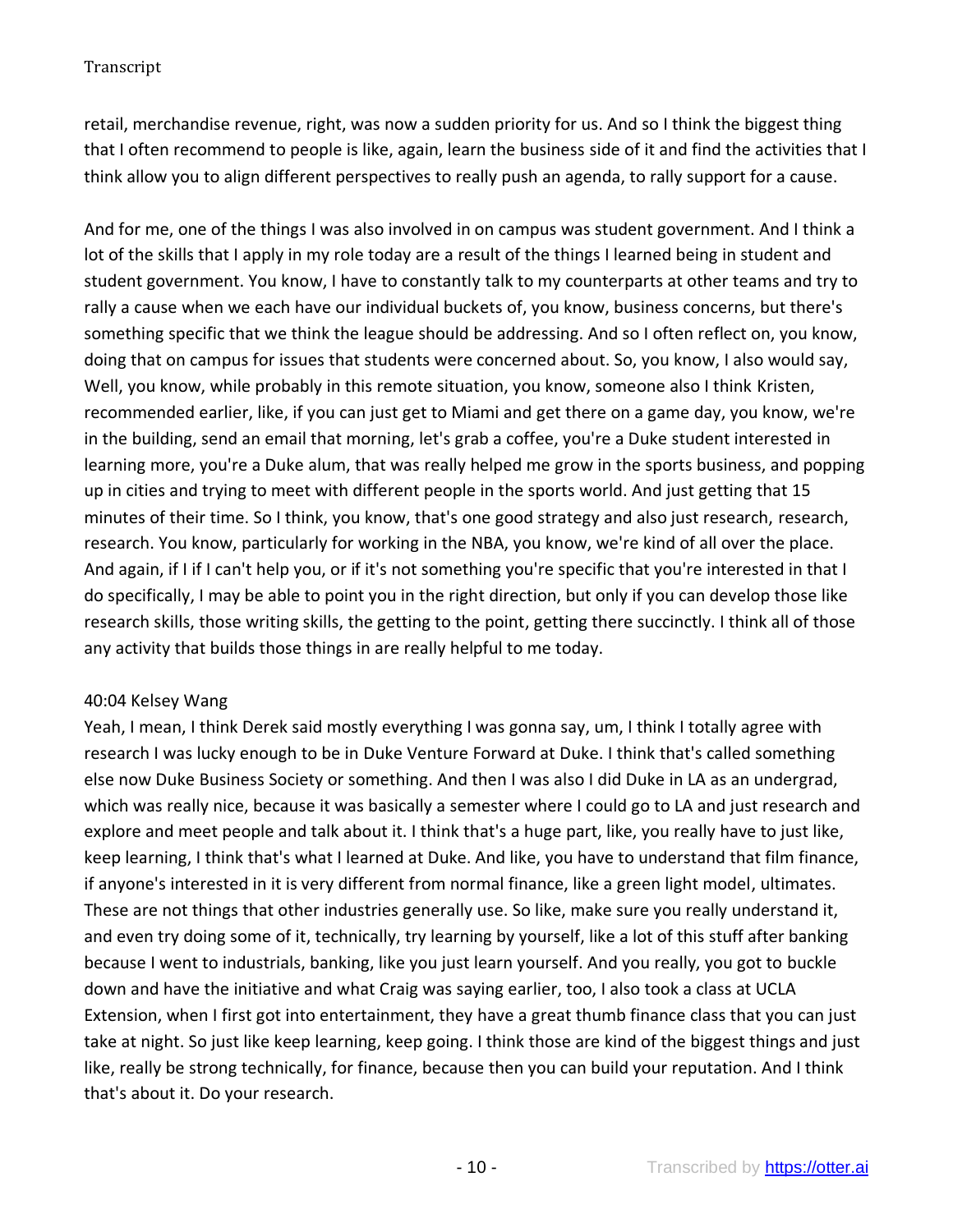## 41:34 Student moderator

Right, yeah, no, it sounds like the thing that keeps coming up, doing your homework, meeting people, and just putting yourself out there. What you need to do, pivoting a little bit more, from the business side of things to the creative side of things. Direct this next question, we'd love to hear from Kristen, first than Jonas and Derek. On the business side, do you think that you can continue to pursue creative opportunities while you are in the business side of entertainment? Or once you kind of choose that side? Are you locked into that? And personally, how have you tried to stay creative in your role, in addition to your day to day business duties?

#### 42:10 Kristen Baldwin

I do think that the number of hours required in the job would make it difficult to have a whole lot of other creative pursuits at the same time. I think what comes to mind would be people who are interested in being writers, that is probably the job that would be easiest to pursue at the same time that you are working on the business side. I've got a good friend that works with me and Netflix as a lawyer and he gets up every morning, early, and writes for two hours. And he writes screenplays and hopes to sell them one day. We had an assistant at CAA who sold a screenplay to Disney, which was fantastic.

So I think there are writers all over Los Angeles, doing all kinds of things to pay the bills, it would be difficult to be auditioning to be an actor, I think and then also responsible for deal making at the same time. I I don't know how those two would work. I do think you could move into being a creative producer and learning the business side first, would maybe be very helpful. So, it's not impossible. It is difficult, and I don't think easy to move from the business side over to the creative side. And for me personally, unless you want to count my creative deal making, I'm not sure I'm terribly creative during the day, and just have hobbies to sort of fill out that aspect of myself rather than anything at work.

#### 43:39 Jonas Blank

Yeah, I look, I I agree with all that. I mean, I actually am one of those writers like I wrote a novel A couple years ago, not since I've been in my current job. But I did, I did get something to put in the drawer, at least before my job became totally and completely overwhelming. And like, you know what I would tell anyone, like if you're really serious about being a creative, like, if you want to be a film director, you should get off this call and go to film school. Right. But I think that it's a little bit difficult to appreciate when you're not in this business, the way that business people can impact the creative side. Number one, I mean, just to take a really obvious example, did Robert Iger have a significant impact on the creative direction of The Walt Disney Company? I would say he did. And the other thing that I think is a really good piece of advice that one of my really good friends in the industry gave me who kind of went from my job to roles that were increasingly more directly like, close to the creative, if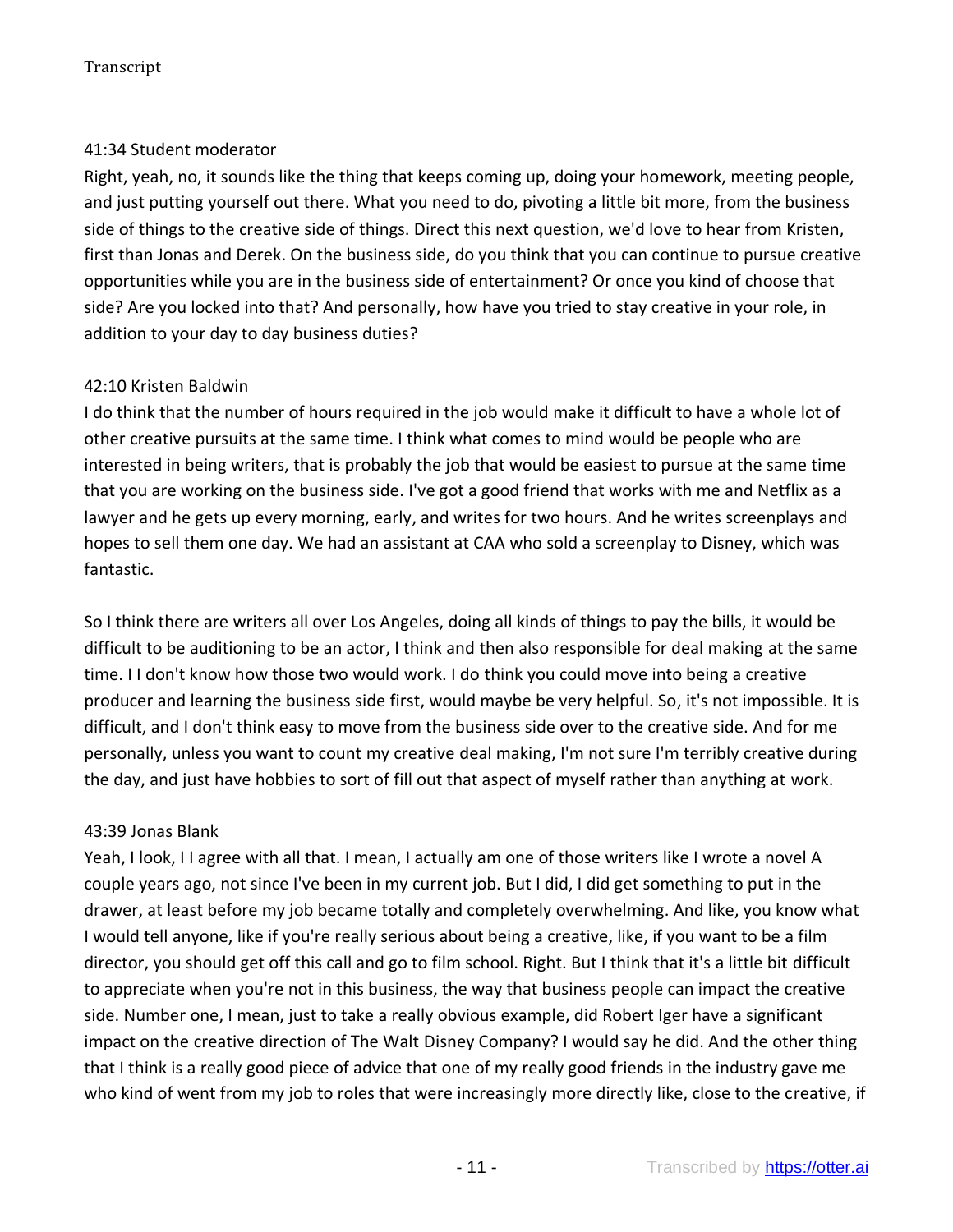you will, was really that it's just like I just kept seeking opportunities to get closer and closer to the content.

So she went from distribution to second run acquisition, Netflix, then she was acquiring originals for Facebook. Then she was at MGM. Yeah, and now she's at a small production house still as a business person, but I mean, the whole company has 35 people. So she's involved in everything that goes on there every day. And I think, you know, the way that you can do something like what she did, you know, was really like I tried to do this a little bit is really just, you know, raise your hand. You know, if if you have opportunities where you are like, I know, NBC Universal is great about this, they'll just let me sometimes pitch in on projects with other departments that are not necessarily directly related to my main day to day job.

But when I've had opportunities to help, I've raised my hand. And so I've gotten to meet a lot of people that do a lot of different things at the company, including the peacock acquisition work I'm doing right now, that, you know, I wouldn't have I just kind of sat back and just did the same stuff that I had been doing for the past couple years.

# 46:02 Derek Rhodes

So yeah, it's similar, similar to Jonas, I, previous to this role, wrote a children's book, as a way to sort of get in touch with my creative side. But you know, the game, our game schedule does not allow me to be as sort of creative on that side as much anymore. But what I, what I how I like to think about about it. And you know, I think in the business strategy side of sports, it's a unique and interesting opportunity. Because I think that, you know, each day, I get to sort of flex a different creative muscle in solving business problems and challenges.

And so what strategy we may employ for, you know, increasing season ticket sale revenue, you know, in the beginning of the season may be completely different after the trade deadline, for instance. And so that's, you know, a quick turnaround for our team to really dive into something, learn the subject matter quickly find out the problem and come up with a solution that maybe has not necessarily been done before. For some of the challenges that we're seeing today, particularly, you know, in this context of Coronavirus, and live entertainment. We at the Heat and our team, a few teams are really good about this, but we really look at other industries for being successful at art sort of day to day, you know, we're constantly you meetings are looking at what Apple and Facebook and Google are doing. So that we can make sure that we're being proactive and how we think about how we can solve some of the problems we foresee, and obviously leveraging technology to do that. So those are really exciting moments for me, you know, in the offseason, me and the team had to Disney World up to Orlando, they just sort of get creative, get some inspiration for our start of our season.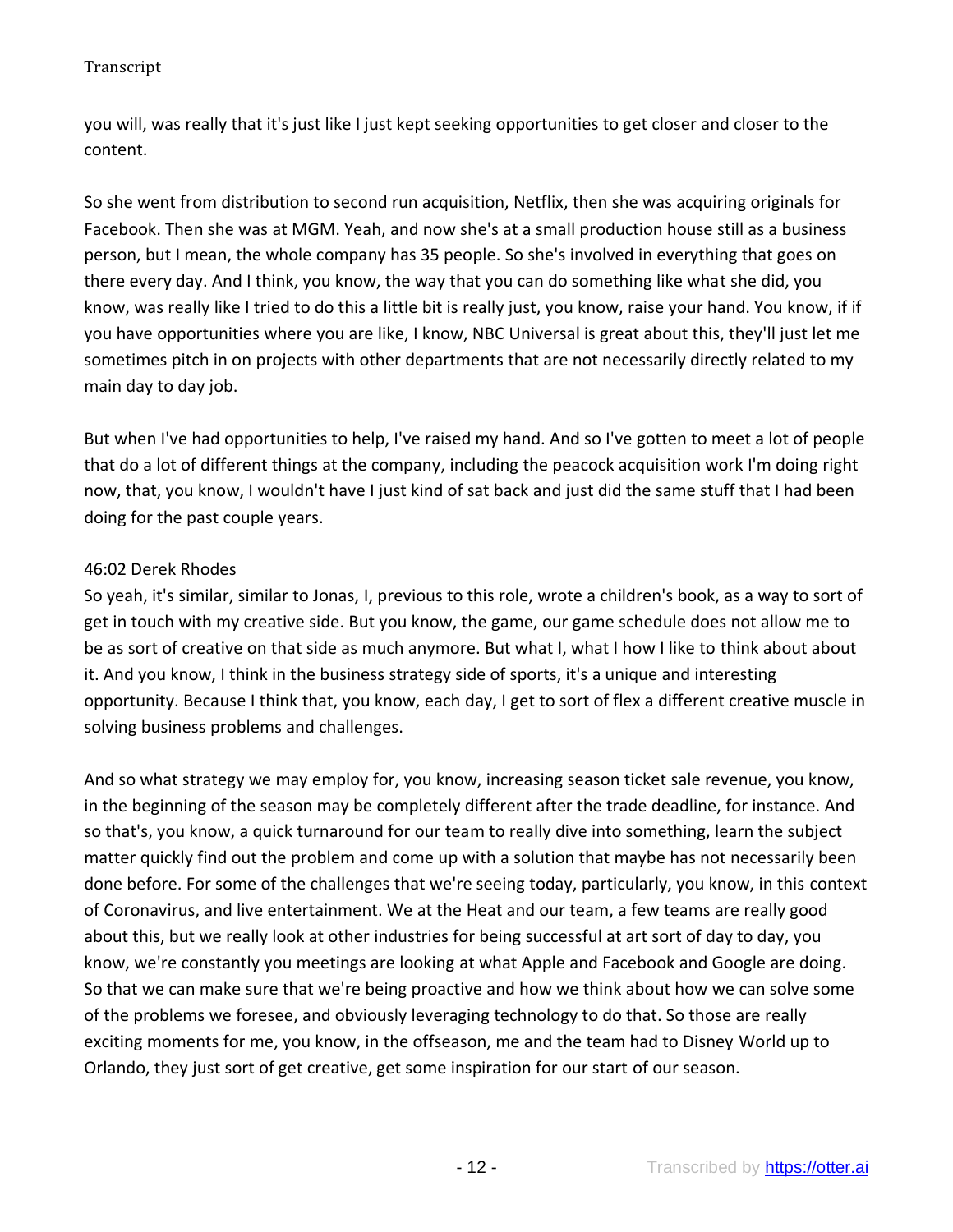# 48:00 Student moderator

Great, thank you so much. I think it's great that we're able to, you know, stay with the business side, but also looking at other creative opportunities. Additionally, a little bit more of a pivot back to our current pandemic. So this question is for Lori and Craig. Both of you work in creative industries with media content, YouTube and Quibi, how do you think the impact of the pandemic will affect the future of your industries? And we could start with Lori first. That's great.

# 48:40 Lori Conkling

So I do all the content deals for YouTube TV and Google Fiber. And basically, you know, both of those products have seen an increase in viewership. And watch time. And in the case of YouTube TV, we've seen more people sign up for the service because everyone's at home, they want to watch TV. So if you were a cord cutter or you never subscribed to pay television, you might be doing that right now because you've got time. And also you want to keep up with news and entertainment. So we have seen some uplift from the pandemic, but at the same time, as was referenced earlier, we've seen an entire category of content go dark, and that's sports. And obviously one of the primary reasons that people subscribe to live television is for sports. And it's been interesting because our subscribers are obviously you know, finding different content to watch while sports isn't available.

And yet we know that there's this pent up demand for it. If you look at the ratings from the last dance or the NFL Draft, like people really want anything sports related they can get but we don't know when it's gonna come back. And, you know, we just announced a deal last week with ViacomCBS, and one of the big discussion topics was how do we address, you know, network deals when one of the primary value drivers on that network is sports. And it's really created a new set of terms that are incorporated into deals around how that gets addressed if they go dark, because no one saw this coming. And our deal didn't address it in the past. And so it's been fascinating to watch the evolution of how what has happened in the world has quickly found its way to revising our approach to content partnerships, and that is being memorialized in deals.

# 50:58 Craig Kurland

I mean, just just to add on to that, I mean, right, I think we've seen good things and challenging things, right. As a result of the pandemic, the good thing is, people are watching and watching, you know, and consuming entertainment more, more than ever, right? So we're in the right business, you know, for for people. And that's always a good thing. The challenging thing is, is the pandemic now seems to have accelerated in enormous ways, things that are going on in the business, right. And so the acceleration I'm talking about is, is old distribution models are now been forced to change. I mean, movie theaters, where everybody had the window for the movie theater, and now you have, whether it be Universal, or I think it's WarnerBros, I think it's this week is they're putting out a movie direct to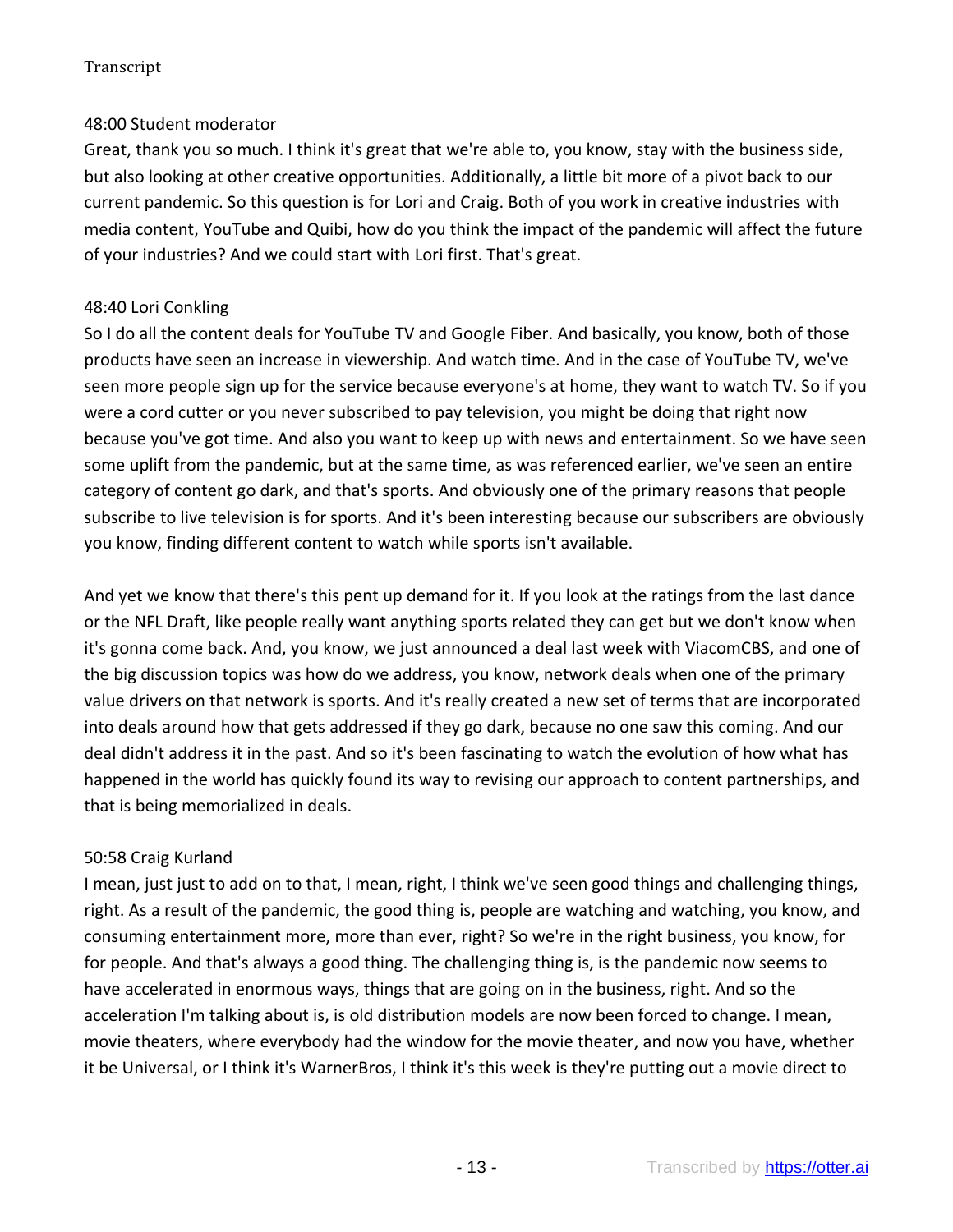consumer all of a sudden, right, that's, it's been something that's been talked about forever, even, even Quibi, Quibi, as we were coming into the space, now anyway.

And as other streamers, you're now accelerating the business of on-demand content, I mean, all of these things are out there changing. And I think the traditional sort of business model that's out there is, is what's disappearing. So that simple thing of, oh, this is the window of where you get your entertainment, how you get your entertainment, and how it would flow through the system is going to change. And I think what all companies are learning, whether it be Quibi, or others, we all now have to be very nimble, because things happen that we weren't planning for.

And you just can't rely on the traditional, what are you going to do if you're a network who primarily had sports, you got to pivot? What if you were a service who was launching, and you're your prime, one of your primary use cases was to be on the go moments, when no one's on the go? Right? So Quibi, when we had to think about, you know, sort of changing our products to deal with that, and I'm sure every one of us, everywhere we are, is having a very similar experience of we've all had to pivot in probably ways in the past, nobody did, because some of these business models were just so entrenched, you didn't have to worry about it. Because there weren't, weren't the means. I mean, you had to go see a movie in a movie theater, because there was no way to get it to you on demand, immediately, and all of that kind of stuff and dealing with how sports is changing. So I mean, if I think if anything we've learned from the pandemic now is right, you do need to be able to modulate and sort of change much more rapidly than you ever had to before.

# 53:30 Derek Rhodes

And I just chime in and add, It's funny, we recently were in a meeting to talk about to really debrief, I think a lot of people might have seen some of the backlash from the horse competition, right? Where we thought that this was entertainment that people wanted to see. We want it to give people basketball, something to watch. And the response we got was, you know, thanks. However, we prefer this version of it, what this quality or this style of play, we want to see teams. And so I think, you know, as as Craig mentioned, as we were kind of rapidly pivoting and try new things and things we did know, we would have to figure out, you know, as all of our models kind of rely on, or ours especially relies on sort of that that live experience that we deliver. You know, it's both being able to react but also thinking again, about knowing the business or what your consumer actually still wants in this time.

# 54:33 Student moderator

Thank you so much. Yeah, I think it's really important to understand that these kind of unprecedented times are maybe allowing us to develop skills in a new way that we wouldn't have otherwise been able to do. And so we have just about five minutes left. And this last question is going to be open for any panelist who really feels like they have a solid answer or just want to chime in on it. So feel free to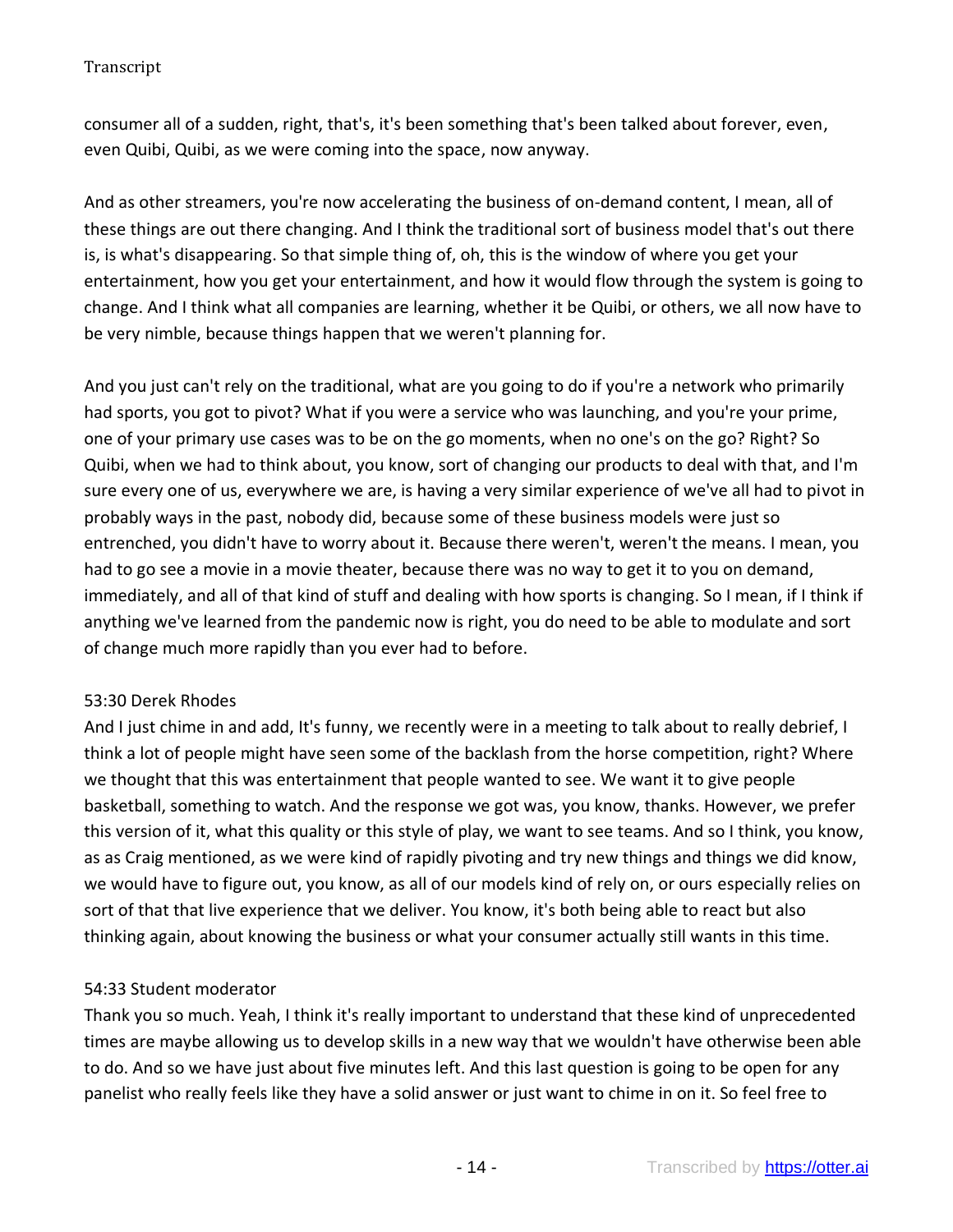jump in and this question is how have initiatives for greater diversity changed the landscape of your industry?

# 55:12 Vipul Sharma

I could point out one change, I mean, just looking at the programming that populates, you know, the programming guides in the year 2020, compared to even 10 years ago, you know, there are people on television who look just like everyone in this room, and that wasn't true 15 or 20 years, you could look at a platform like Netflix with, you know, Hasan Minhaj or Aziz having you know, they're bright than someone like me. Whereas when I started my career in the music industry, I was, like, the only brown person working on a record label. So, you know, seeing the extent to which those initiatives are actually resulting in an end product that reflects our population as a whole, and the really high bar that everyone can bring to the table. It's really refreshing. And I think it's just a testament to the fact that, you know, great storytelling doesn't have any boundaries or specific parameters, you know, and we're seeing that now more than ever before. This is

# 56:11 Kristen Baldwin

This is Kristen, thanks, Vipul for the Netflix shout out, we'll take it. And I was thinking the same thing as you were saying it that there have been in my two years and Netflix like tremendous initiatives to bring a more diverse group of employees to the company and to hire worldwide, because the people in worldwide offices often have better relationships with local filmmakers can tell more authentic local stories, and then we're always pleased and shocked at seeing those travel. And I do think in a very divisive world, where we are now there is something to be said for learning about other points of view and perspectives through storytelling and authentic stories, where I think it's sort of a cycle that can feed itself.

# 57:10 Kelsey Wang

I just wanted to add that at Hello Sunshine, we have a actually an all-female management team, which is kind of refreshing in new, because like, the mission of Hello Sunshine is really to change kind of the narratives for women. So I think on the business side, too, you see more and more women and people of color. I mean, like, it's all about the glass ceiling and being able to break into the senior ranks. Right? And, really, I think you see a lot of progress on that side, as well.

# 57:44 Craig Kurland

I was just gonna add, I mean, not only and I, you know, as people agree, not only is this now, obviously, it's always been and continues to be the right thing to do, I think more of us are finding also, which will accelerate this, it's the smart business thing to do, which always helps these initiatives go along, because so much of us are now in the direct to consumer business, where people have individual choice, right? It's not just you get NBC and it's kind of just broad to everybody, right? But we, I deal